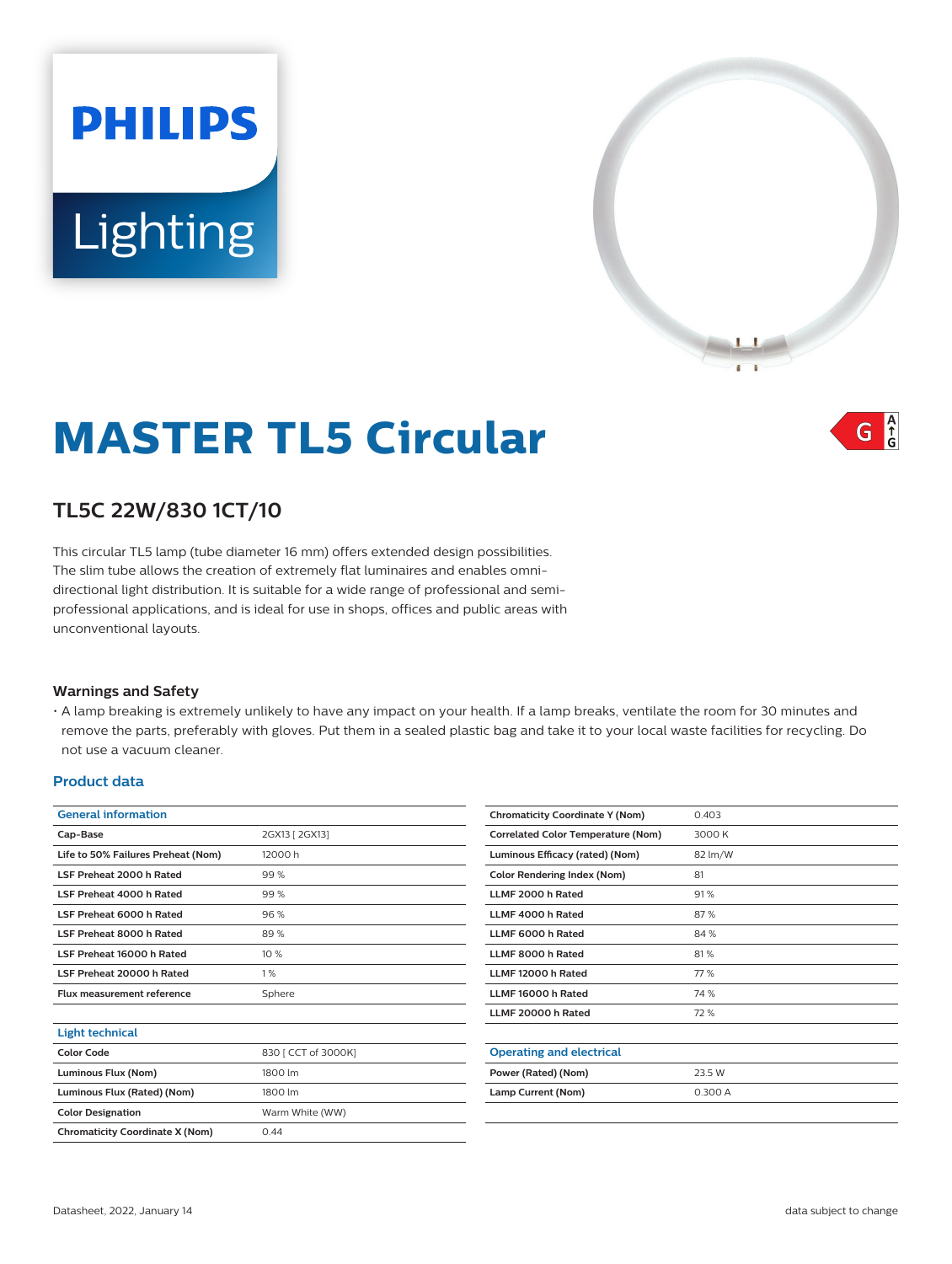# **MASTER TL5 Circular**

| <b>Controls and dimming</b>      |                      |
|----------------------------------|----------------------|
| Dimmable                         | Yes                  |
|                                  |                      |
| <b>Mechanical and housing</b>    |                      |
| <b>Bulb Shape</b>                | $C-T5$ [ $C-T16$ mm] |
|                                  |                      |
| <b>Approval and application</b>  |                      |
| <b>Energy Efficiency Class</b>   | G                    |
| Mercury (Hg) Content (Max)       | 4 mg                 |
| Mercury (Hg) Content (Nom)       | 4 mg                 |
| Energy Consumption kWh/1000 h    | 24 kWh               |
| <b>EPREL Registration Number</b> | 423618               |
|                                  |                      |

| <b>Product data</b>                  |                                    |
|--------------------------------------|------------------------------------|
| Order product name                   | MASTER TL5 Circular 22W/830 1CT/10 |
| <b>EAN/UPC - Product</b>             | 8711500640956                      |
| Order code                           | 166017                             |
| <b>Numerator - Quantity Per Pack</b> |                                    |
| Numerator - Packs per outer box      | 10                                 |
| Material Nr. (12NC)                  | 927965083013                       |
| Net Weight (Piece)                   | 80.000 g                           |
| <b>ILCOS Code</b>                    | FSCH-22/30/1B-L/P-2GX13-16         |

### **Dimensional drawing**



**Product D (max) D (min) E (min) E (max) I (min) I (max)** MASTER TL5 Circular 22W/830 1CT/10 18 mm 14 mm 220 mm 230 mm 187 mm 197 mm

**MASTER TL5 Circular 22W/830 1CT/10**

### **Photometric data**



**Lightcolor /830**